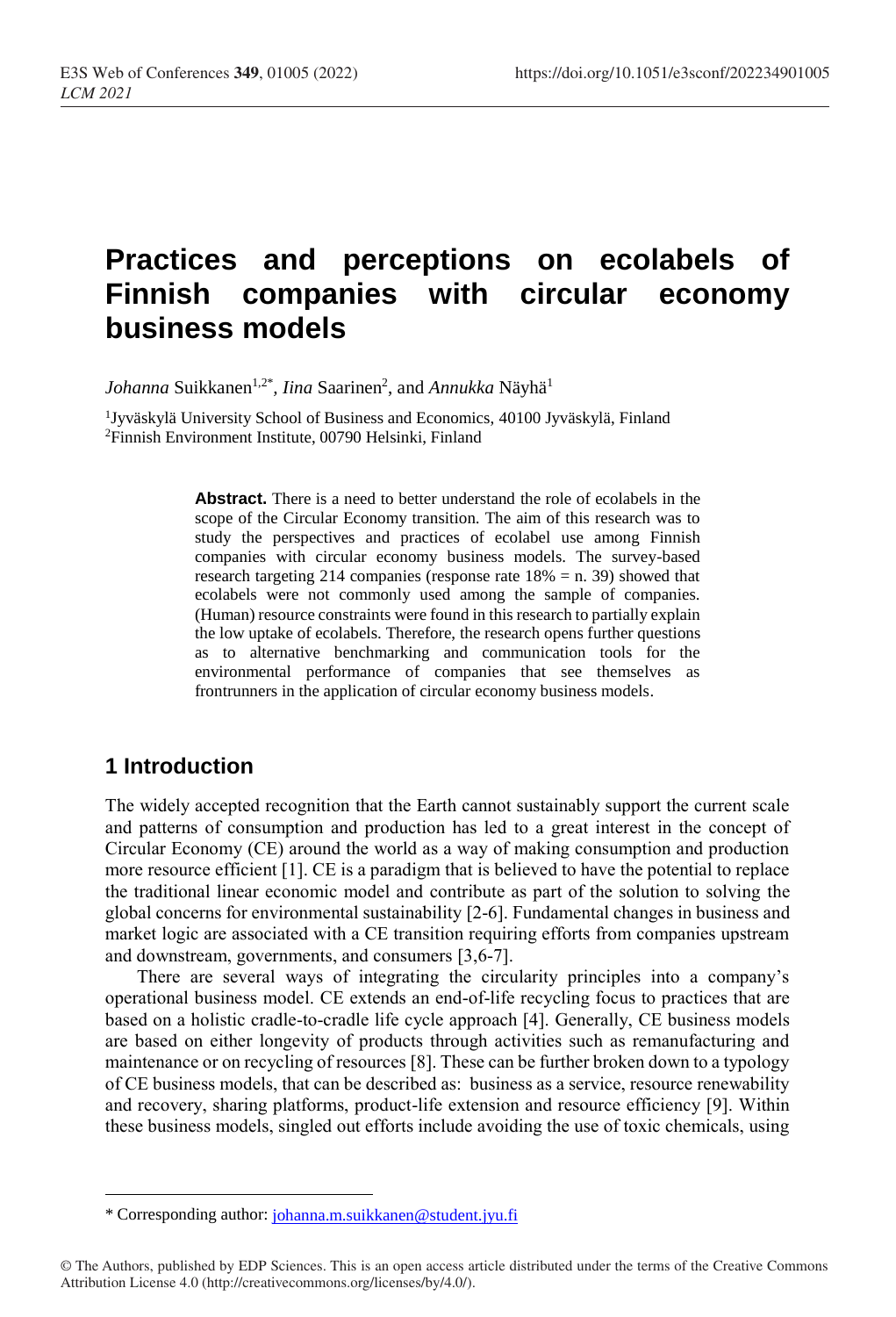renewable energy, designing products to be easily recycled or recovered, efficient resource use, and innovative ways of extending a product's life time [10-14].

Ecolabels are often proposed as a possible support mechanism in the transition to CE [15]. Ecolabels are environmental information instruments that communicate information on a product's environmental impacts for public and private purchasers [16] thus closing the information gap between producers and consumers [17]. To obtain an ecolabel, the company must perform up to criteria [6,12, 16] making ecolabels a benchmarking mechanism against pre-set environmental requirements [18].

Various ecolabels and environmental declarations (multi-criteria, single-issue, selfdeclared, and quantified) are widely used around the world, with over 450 ecolabels existing globally [19]. In addition to multi-criteria ecolabels (Type I), companies make self-declared environmental claims (Type II) and quantified product environmental declarations (Type III) (ISO 14020). Following the multiplication of ecolabelling schemes, there are ecolabelling schemes which do not directly fit under the ISO categories and hence ecolabels that focus on a single environmental aspect or a product group are sometimes referred to as Type-1 like ecolabels [20]. In this study, respondents were asked about all types of ecolabels and declarations. Both Type I ecolabels (Blue Angel, Bra Miljöval, EU Ecolabel, TCO Certified, Nordic Swan Ecolabel) and Type 1 -like labels (BCI, B Corps, Biodegradable products institute label, Blue Sign, BREEAM, Carbon Neutral, Carbon Trust Footprint label, Cradleto-Cradle, Energy Star, EKOenergy, EU Energy Label, FSC, GOTS, LEED, Organic labels, PEFC, Rainforest Alliance, Roundtable on Sustainable Biomaterials, SCS Recycled Content Certification, Öko-Tex labels) were included in this questionnaire. In addition, the questionnaire included "company own label" as well as Environmental Product Declarations (EPD); however, the focused scope of this paper is on ecolabels.

This paper presents the use of ecolabels by a sample of Finnish companies as well as their perceptions regarding the role of ecolabels in the circular economy. To date academic research addressing the relationship between CE and ecolabels is limited [5, 15], in addition to which a recent study pointed out very divided opinions regarding the matter among companies [21]. This paper, therefore, contributes to the emergent academic discussion. In section 2, we describe the survey and its target group. In section 3, the results are presented. Section 4 discusses how the results relate to previous research and identifies areas for further research.

### **2 Materials and Methods**

This research was targeted at Finnish companies with CE business models. The sample was chosen from two publicly available, expert-compiled listings: The "Most interesting companies in Circular Economy in Finland" list by Finnish Innovation Fund (Sitra) and the FINIX project's "Sustainable textiles trailblazers in Finland". The listings had already passed expert-compiled criteria and therefore, the sample of companies served well the purposes of this exploratory study. The Sitra list included companies that had found circular solutions within their organization for environmental sustainability-related issues [9]. The FINIX project's list included companies that had passed criteria relevant for circularity, including use of recycling and excess materials, repair services, take back scheme and rental services, product longevity, and a transparent value chain [22].

A Webropol questionnaire was sent to both lists in February–March 2021. The questionnaire comprised 39 questions which were multiple choice, *likert* scales as well as open-ended questions covering sustainability and circularity in mission, vision and strategy;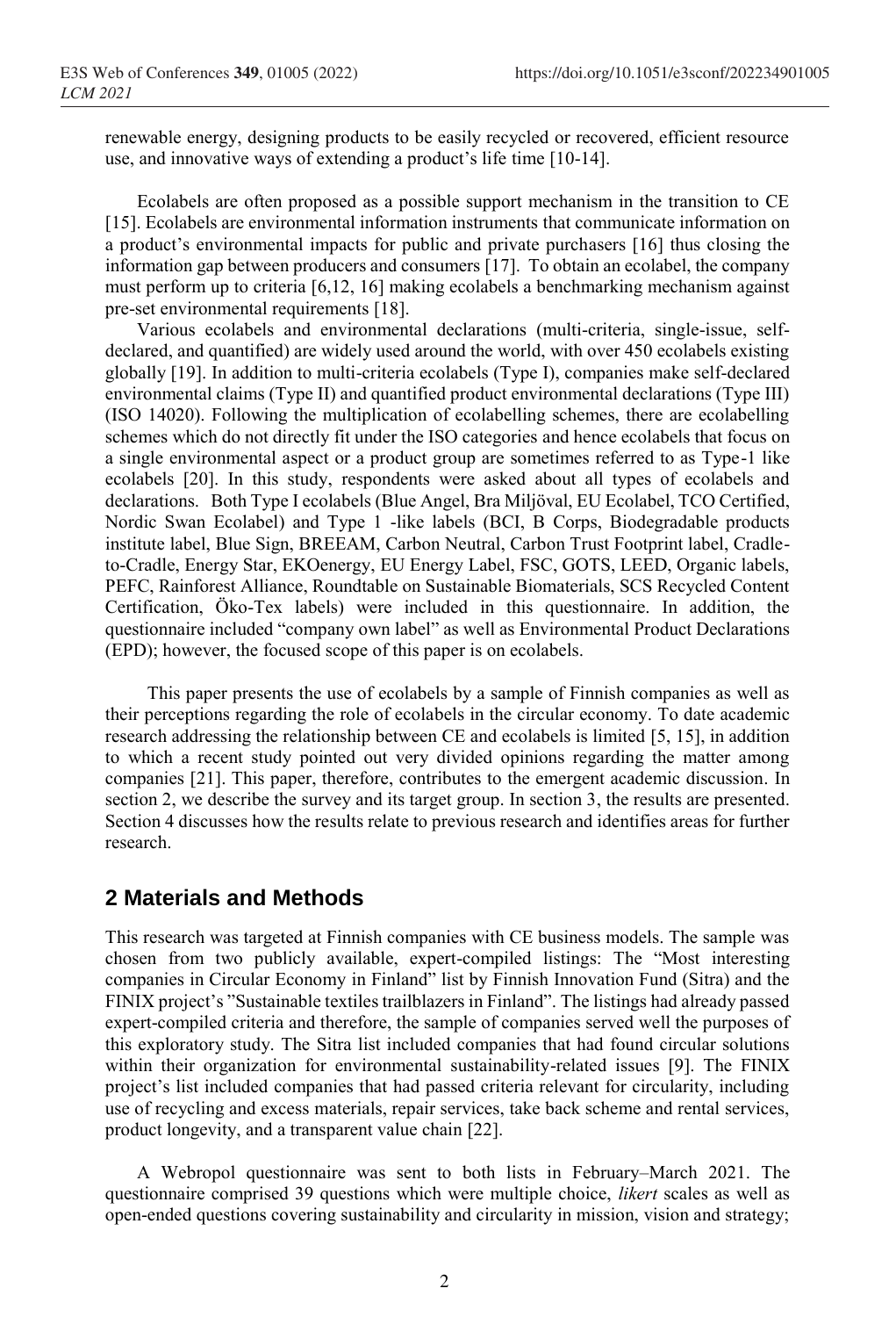environmental sustainability commitments and their content; importance of actions related to C.E and sustainability; future sustainability and circularity challenges and planned responses; use of ecolabels; life cycle assessment (LCA), Environmental Product Declarations (EPDs) Product Environmental Footpring (PEF) and background information. SPSS 27.0 was used to conduct statistical analysis and responses to open-ended questions were analysed manually. Statistical testing was conducted to determine whether or not respondents with different backgrounds provided significantly different answers for having ecolabels in use. The Mann- Whitney U test was conducted between whether or not the company had an ecolabel in use and background variables (industry, employees, annual revenue and product type). The Kruskall- Wallis test was conducted between plans of obtaining an ecolabel and variables that included annual revenue, number of employees, industry sector or already having ecolabels.

## **3 Results**

The key aim of the study was to gain knowledge on the ecolabels that were used in products of the companies or requested from suppliers by the sample of companies with CE business models. The response rate was 18% (39/214). The low number of responses poses a limitation for meaningful statistical inference. Companies were mainly (79%) small and medium sized enterprises (SMEs) with less than 250 employees and turnover of less than 50 million euros, or a balance sheet total less than 43 million euros [22]. Just over 50% of the respondents had less than 10 employees and 80% had an annual revenue of fewer than 10 million euros. The respondents belonged to the wholesale and retail trade (26%) and to "other industry" (26%) which comprised mainly textile industry. A fifth of the respondents reported manufacturing as their industry (21%). The companies offered mostly a physical product (67%), but some (28%) offered a service and product and a minority (5%) offered a service. Of the respondents 95% (n. 37) reported having a circular business model (product-life extension 39%, renewability 26%, resource efficiency and recycling 19%, product as a service 9%, sharing platform 7%).

Based on the survey results, only  $23\%$  (n=9) of the companies have products or services ecolabelled, while a somewhat larger number of companies (36%) requested ecolabels or other certifications or ISO14001 from their suppliers. The most commonly used ecolabels were the textile sector labels GOTS and Öko-tex (both n=4). The Nordic Swan was in use by two respondents. Other ecolabels had only one user. The results are presented in **[Table 1](#page-3-0)**.

Key reasons for companies to use ecolabels were to improve competitiveness, to encourage consumers to purchase the ecolabelled products and to increase the value of the company. The most significant reasons for not using ecolabels were the high costs of acquiring ecolabels and the length of the ecolabelling process. Open responses indicate that the costs of acquiring an ecolabel are too high compared to the perceived environmental or market benefit. Lack of (human) resources, heavy certifying processes and lack of additional sustainability benefit from acquiring a label were described. Some companies would like to have suppliers with ecolabels, but they are hard to find. Others prefer having local SMEs as suppliers despite lack of ecolabel.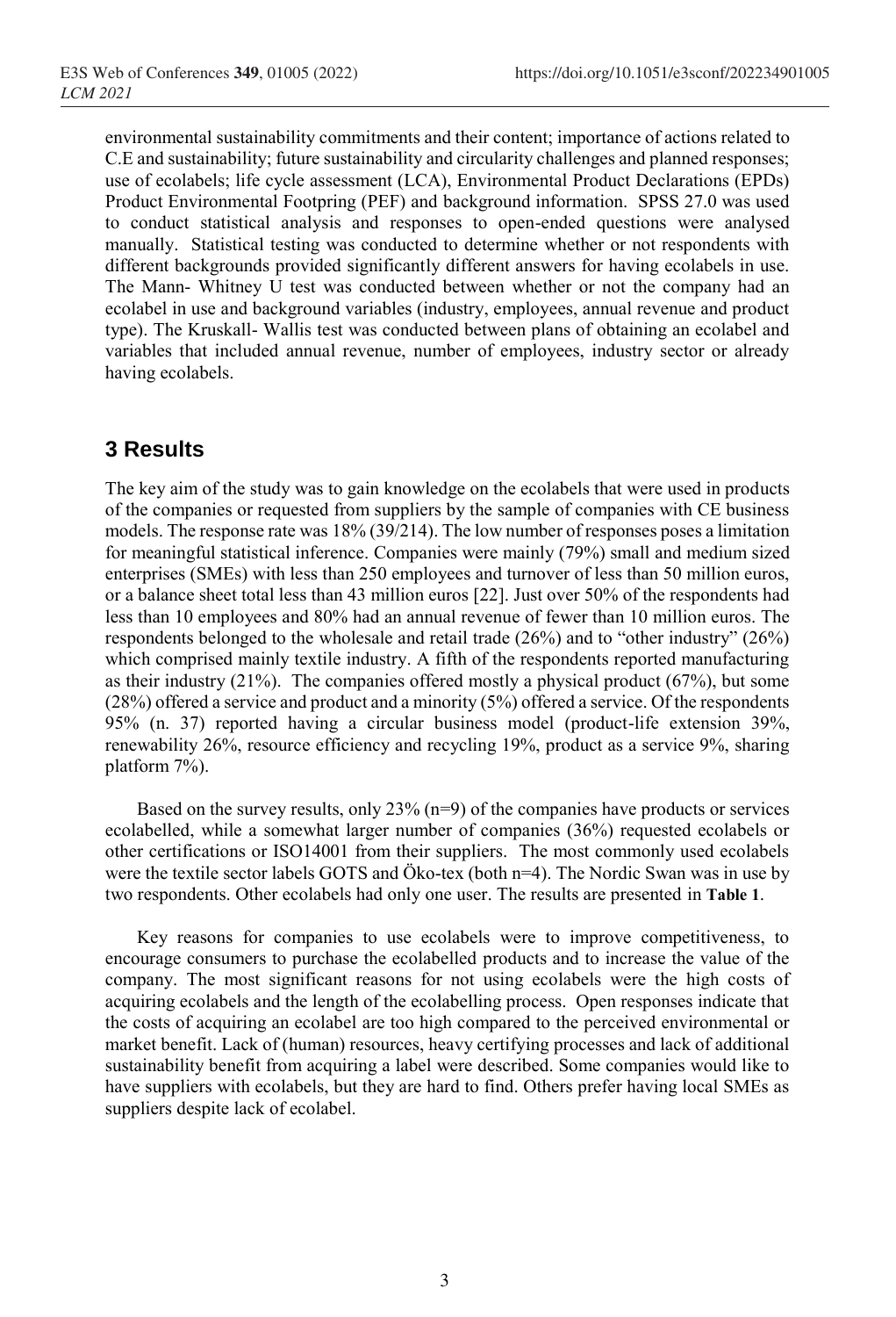<span id="page-3-0"></span>

| Ecolabel                                   | In use by        | Required from    |
|--------------------------------------------|------------------|------------------|
|                                            | company/product  | suppliers        |
|                                            | % of 21 selected | % of 24 selected |
|                                            | answers $(n=9)$  | answers $(n=9)$  |
| <b>Blue Angel Label</b>                    | $11,1\%$ (1)     | $11,1\%$ (1)     |
| Blue Sign                                  | $0\%$            | $22,2\%$ (2)     |
| Carbon Trust Footprint labe                | $11,1\%$ (1)     | $0\%$            |
| EKOenergy                                  | $0\%$            | $11,1\%$ (1)     |
| <b>EU</b> Ecolabel                         | $11,1\%$ (1)     | $22,2\%$ (2)     |
| <b>GOTS</b>                                | $44,4%$ (4)      | $55,6\%$ (5)     |
| Organic labels (The Finnish Organic        | $11,1\%$ (1)     | $11,1\%$ (1)     |
| Association - The ladybird label, Finnish  |                  |                  |
| Organic, EU Organic Products Label, other) |                  |                  |
| Programme for the Endorsement of Forest    | $11,1\%$ (1)     | $11,1\%$ (1)     |
| Certification (PEFC)                       |                  |                  |
| Roundtable on Sustainable Biomaterials     | $11,1\%$ (1)     | $0\%$            |
| Forest Stewardship Counci (FSC)            | $11,1\%$ (1)     | $11,1\%$ (1)     |
| Nordic Swan Ecolabel                       | $11,1\%$ (1)     | $0\%$            |
| Öko-Tex labels                             | 44,4% (4)        | $66,6%$ (6)      |
| We have developed our own responsibility   | $11,1\%$ (1)     | $11,1\%$ (1)     |
| Label / Our suppliers have their own       |                  |                  |
| company-specific labels                    |                  |                  |
| Other sector specific labels, what?        | $22,2\%$ (2)     | $11,1\%$ (1)     |
| Other labels, what?                        | $22,2\%$ (2)     | $22,2\%$ (2)     |

Most of the survey respondent companies (77%) did not have any ecolabelled products or services. The statistical testing found no significant differences between the answers regarding ecolabels and the background variables. Ecolabel use did not correlate with industry type, number of employees, annual revenue or product type (Mann-Whitney U test). Also, 2 respondents aimed to get new ecolabels, 51% were not aiming at new ecolabels and 44% did not know whether the company aimed at obtaining a new ecolabel. No significant statistical correlation was found between future plans and annual revenue, number of employees, industry sector or already having ecolabels (Kruskall-Wallis test).

The opinions of the company representatives on the helpfulness of ecolabels towards reaching the CE were divided. However, 28% of respondents were using some kind of environmental assessment and improvement tools, including LCA (45%) and PEF (18%). The number of company representatives that perceived ecolabels to contribute to CE and that did not were equal. The qualitative analysis indicated that ecolabels or material certifications may have a role especially in secondary raw material use. When using secondary raw materials (recycled materials and components) a certification on the material or product was a way to express the trustworthiness of the product.

# **4 Discussion and Conclusion**

The research revealed that while most of the respondents had CE integral to their vision, mission and strategy and described themselves as having CE business models, they were not typically ecolabelling their activity or product. Companies were more likely to require ecolabels and other environmental information instruments from their suppliers. The research concurs with previous research in the finding that companies lack resources for acquiring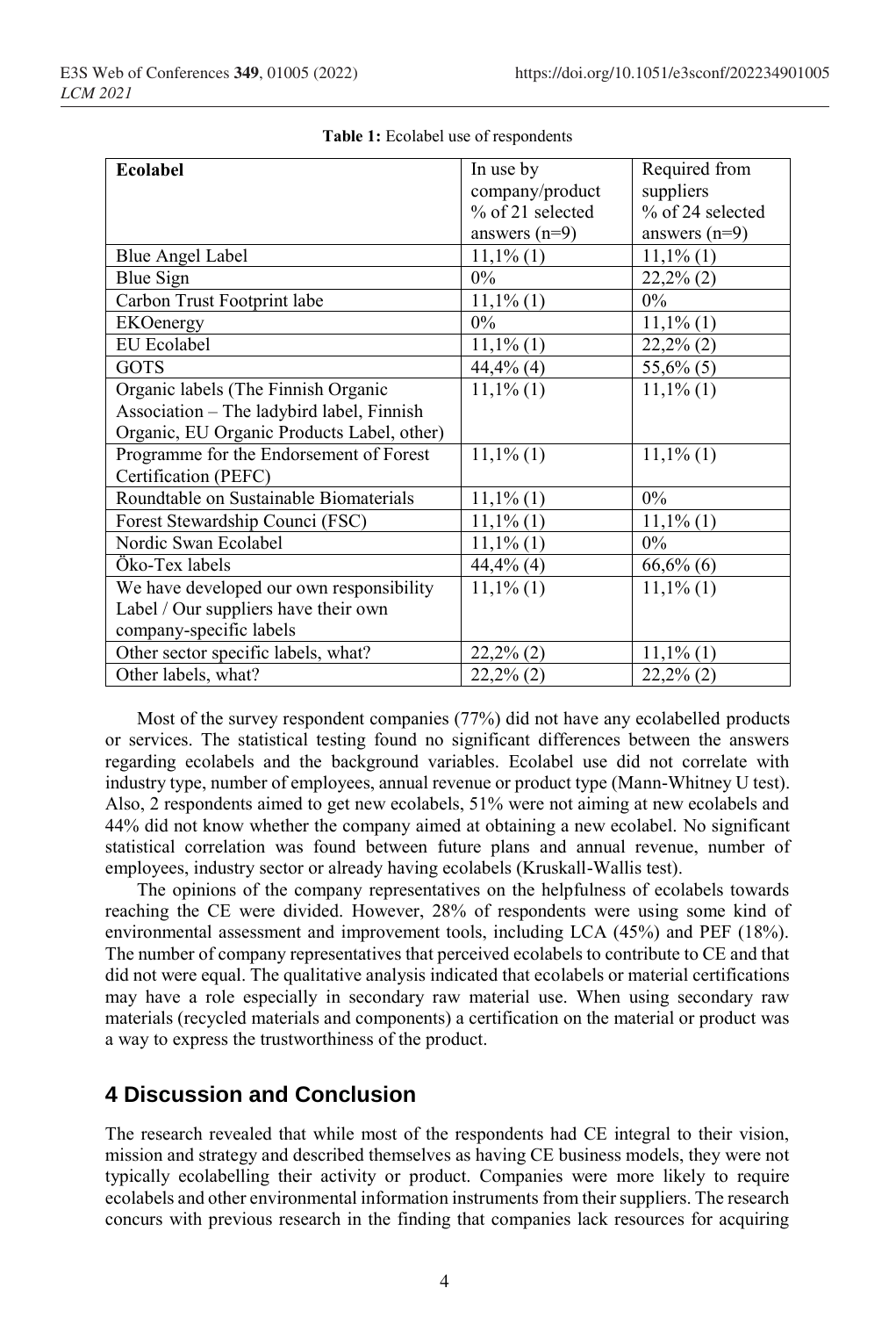ecolabels. The open-ended responses were in line with Iraldo and Barberio (2017) who discuss that especially SMEs can struggle to apply for ecolabels due to the extensive documentation requirements and need for resources [24]. Therefore, especially SMEs with only a few to no employees can find that it is not worth the effort to obtain ecolabels [25]. However, even though most of the respondents in this study were SMEs, the statistical testing did not find significant correlation between company size and ecolabels use.

The respondents' perceptions regarding the relationship between CE and ecolabelling were also divided, corresponding to previous research [21]. Many respondents weighed the costs and resource needs of ecolabels against the environmental or market benefit of acquisition of ecolabels. These findings indicate that environmental performance may be communicated by means other than ecolabels. The finding paves the way for further research to understand how companies with CE business models differentiate, benchmark and communicate their environmental performance.

Even though the survey provided an insightful overview of the current situation on ecolabel use among the sample of companies, the small number of responses (n=39) poses limitations to statistical inference. Therefore, the survey data can be taken as indicative of the general approach towards ecolabels among the sample of companies, but making genralisable conclusions is limited by the respondent size, geographical scope and industry bias. Open-ended responses can provide interesting data despite the limited number of respondents and will further be analysed. As a next step, interview data collected in semistructured interviews will be analysed to gain a more in-depth understanding of the contribution of ecolabels to CE efforts.

**Acknowledgements.** The authors acknowledge the financial support from KAUTE Foundation.

#### **References**

- 1. Peña, C., Civit, B., Gallego-Schmid, A., Druckman, A., Pires, A.C.-., Weidema, B., Mieras, E., Wang, F., Fava, J., Canals, L.M.I., Cordella, M., Arbuckle, P., Valdivia, S., Fallaha, S., Motta, W. (2021). Using life cycle assessment to achieve a circular economy. The International Journal of Life Cycle Assessment **26**, 215–220.. doi:10.1007/s11367-020-01856-z
- 2. Antikainen, M. & Valkokari, K. (2016). A Framework for Sustainable Circular Business Model Innovation. Technology Innovation Management Review, 6(7), 5–12.
- 3. Bocken, N., Strupeit, L., Whalen, K., & Nußholz, J. (2019). A review and evaluation of circular business model innovation tools. Sustainability, **11**(8), 2210. doi:10.3390/su11082210
- 4. Korhonen, J., Honkasalo, A., & Seppälä, J. (2018). Circular economy: The concept and its limitations. Ecological economics, **143**, 37-46. https://doi.org/10.1016/j.ecolecon.2017.06.041
- 5. Marrucci, L., Daddi, T., & Iraldo, F. (2019). The integration of circular economy with sustainable consumption and production tools: Systematic review and future research agenda. Journal of Cleaner Production, **240**, 118268. https://doi.org/10.1016/j.jclepro.2019.118268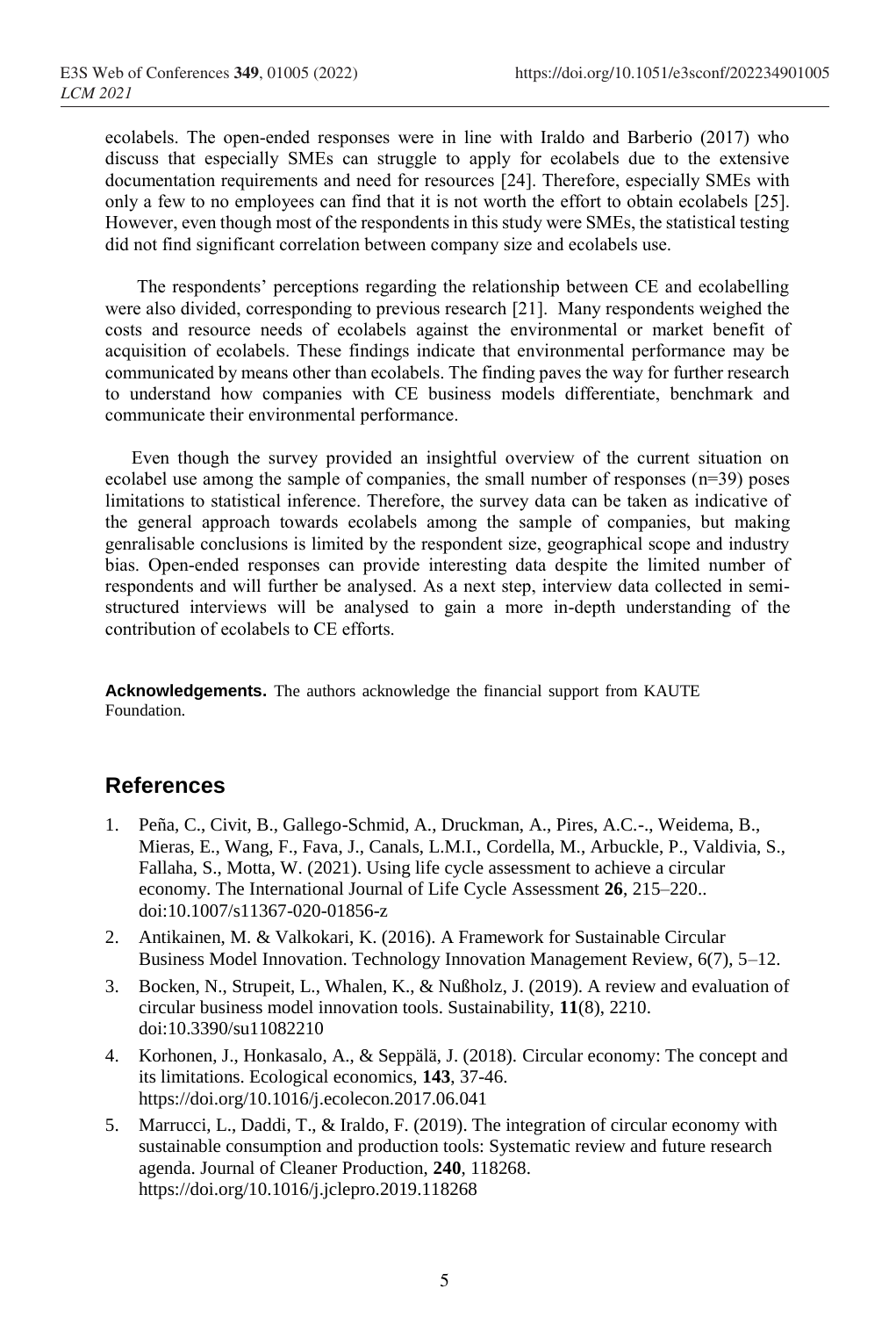- 6. Prieto‐Sandoval, V., Jaca, C., Santos, J., Baumgartner, R.J., Ormazabal, M., 2019. Key strategies, resources, and capabilities for implementing circular economy in industrial small and medium enterprises. Corporate Social Responsibility and Environmental Management **26**, 1473–1484.. doi:10.1002/csr.1761
- 7. Urbinati, A., Chiaroni, D., & Chiesa, V. (2017). Towards a new taxonomy of circular economy business models. Journal of Cleaner Production, 168, 487- 498. 10.1016/j.jclepro.2017.09.047
- 8. Stahel, W. R. (2016). The circular economy. Nature, **531**(7595), 435–438. https://doi.org/10.1038/531435a
- 9. Sitra. (2019) "The most interesting companies in the circular economy in Finland". Retrieved from https://www.sitra.fi/hankkeet/kiertotalouden-kiinnostavimmat/.
- 10. Ellen MacArthur Foundation. (2013). Towards the Circular Economy Economic and Business Rationale for an Accelerated transition. Retrieved from https://www.ellenmacarthurfoundation.org/assets/downloads/publications/Ellen-MacArthur-Foundation-Towards-the-Circular-Economy-vol.1.pdf.
- 11. European Commission. (2019). Report from the commission to the European Economic and Social Committee and the Committee of the Regions on the implementation of the Circular Economy Action Plan. Retrieved from https://eurlex.europa.eu/legal- content/EN/TXT/?uri=CELEX%3A52019DC0190.
- 12. Nakajima, N. (2000). A vision of industrial ecology: State-of-the-art practices for a circular and service-based economy. Bulletin of Science, Technology & Society, **20**(1), 54-69. https://doi.org/10.1177/027046760002000107
- 13. Lewandowski, M. (2016). Designing the business models for circular economy— Towards the conceptual framework. Sustainability, **8**(1), 43. https://doi.org/10.3390/su8010043
- 14. Ranta, V., Keränen, J., & Aarikka-Stenroos, L. (2020). How B2B suppliers articulate customer value propositions in the circular economy: Four innovation driven value creation logics. Industrial Marketing Management, 87, 291-305. https://doi.org/10.1016/j.indmarman.2019.10.007
- 15. Meis-Harris, J., Klemm, C., Kaufman, S., Curtis, J., Borg, K., Bragge, P., 2021. What is the role of eco-labels for a circular economy? A rapid review of the literature. Journal of Cleaner Production **306**, 127134.. doi:10.1016/j.jclepro.2021.127134.
- 16. Thidell, Å. (2009). Influences, effects and changes from interventions by eco-labelling schemes-What a Swan can do? (Vol. 2009, No. 5). Lund University.
- 17. Virta, L., Räisänen, R., 2021. Three Futures Scenarios of Policy Instruments for Sustainable Textile Production and Consumption as Portrayed in the Finnish News Media. Sustainability **13**, 594.. doi:10.3390/su13020594
- 18. Salo, H.H., Suikkanen, J., Nissinen, A., 2020. Eco‐innovation motivations and ecodesign tool implementation in companies in the Nordic textile and information technology sectors. Business Strategy and the Environment **29**, 2654–2667. doi:10.1002/bse.2527
- 19. Ecolabel Index. (n.d.). Retrieved from http://www.ecolabelindex.com.
- 20. Minkov, N., Lehmann, A., Winter, L., Finkbeiner, M., 2020. Characterization of environmental labels beyond the criteria of ISO 14020 series. The International Journal of Life Cycle Assessment 25, 840–855.. doi:10.1007/s11367-019-01596-9